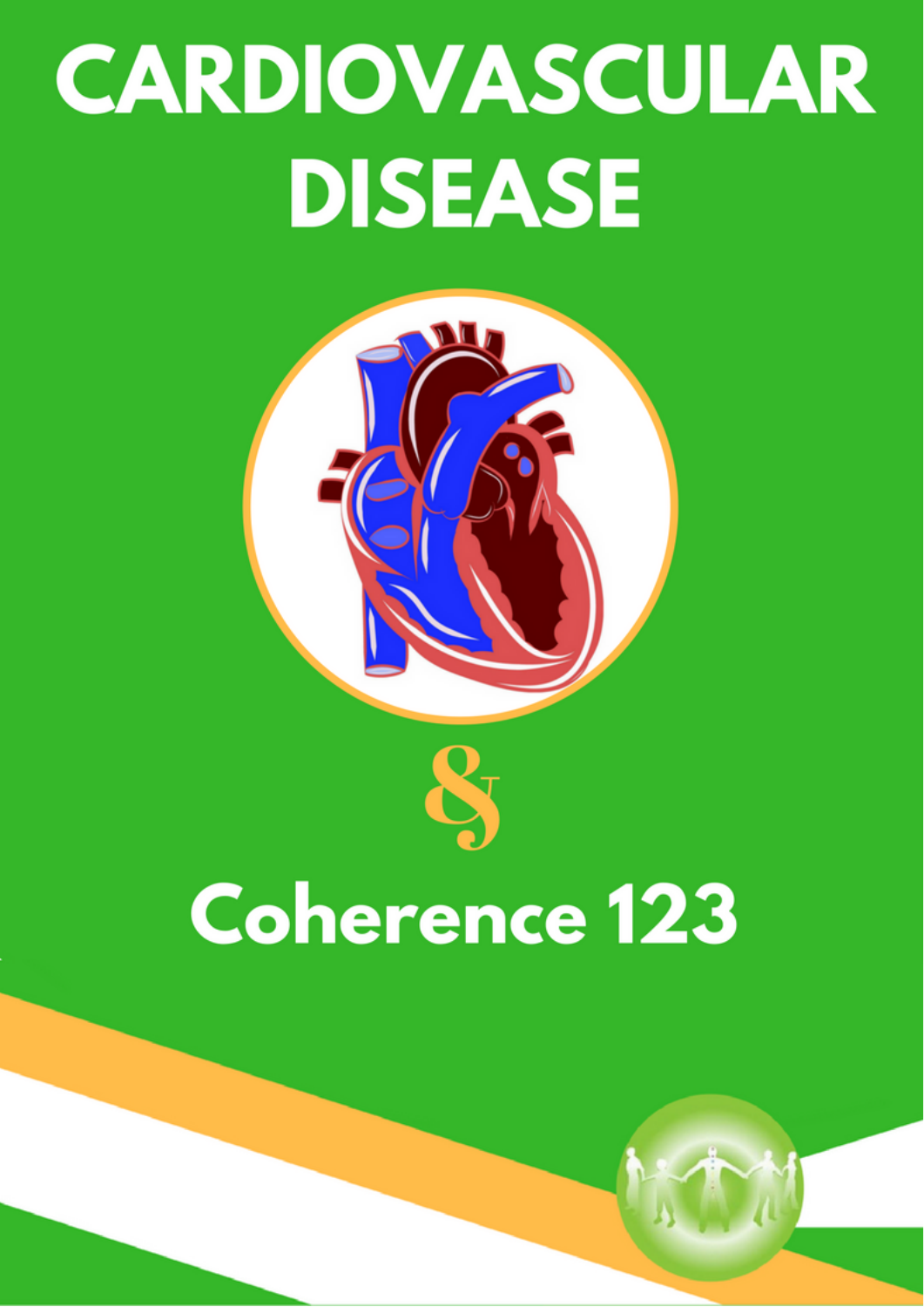### **Cardiovascular Disease & Coherence 123**

I want to give you some tips to help support you and talk about treatments and healing cardiovascular disease.

It's such an epidemic. I'm sure you know it's the number one killer in the world today. It has even surpassed cancer and is a very serious illness.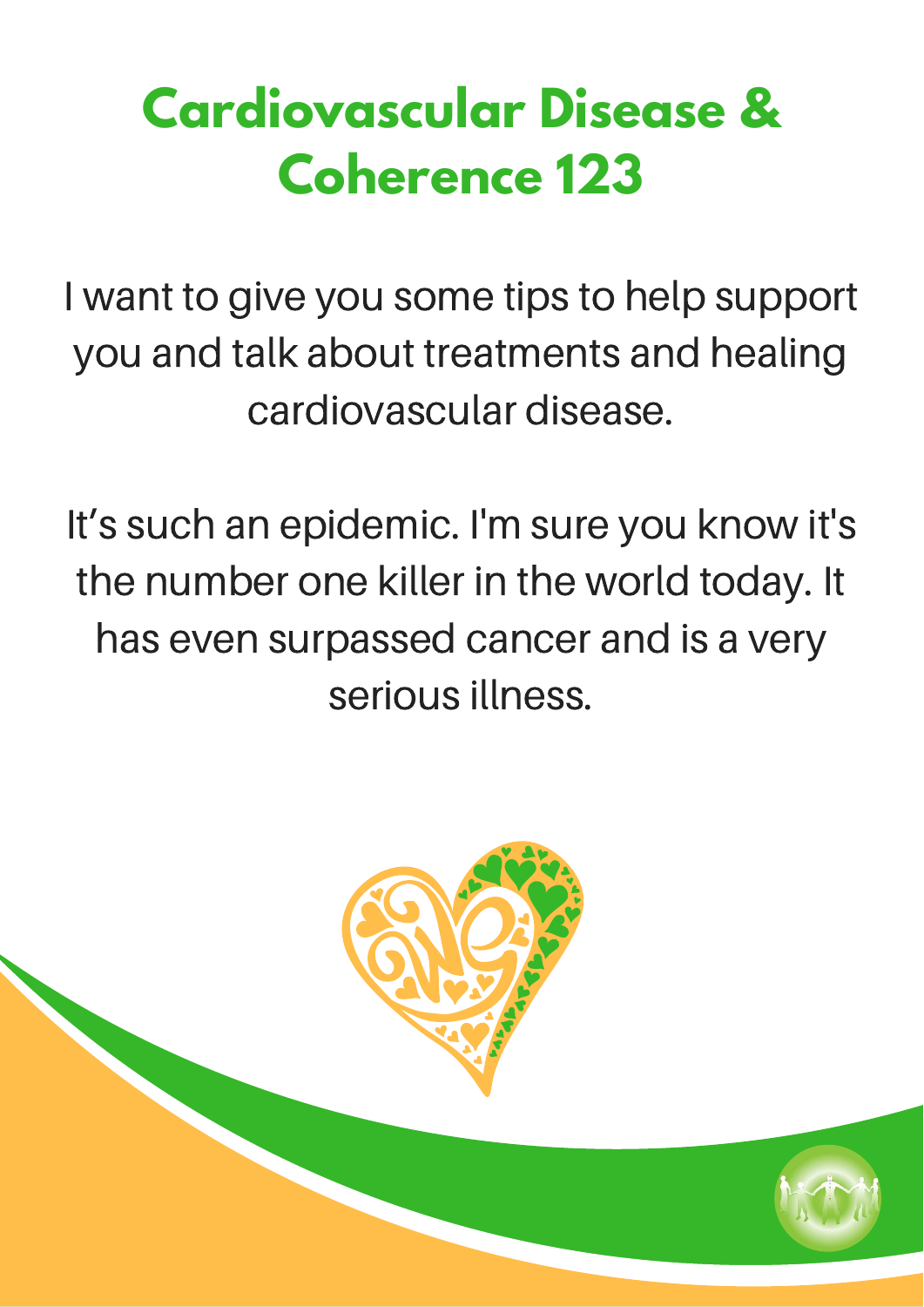#### Integrative Medical Doctor

I strongly recommend that you find an integrative medical doctor.

That's a doctor who is a medical doctor, using western medicine in diagnosing and doing all the testing, then the tendency is to look for treatments that are alternative, including diet, exercise and supplements.

If you can't find an integrative MD to work with, find a doctor or a naturopath to get all the testing done to make sure your heart disease is being treated properly.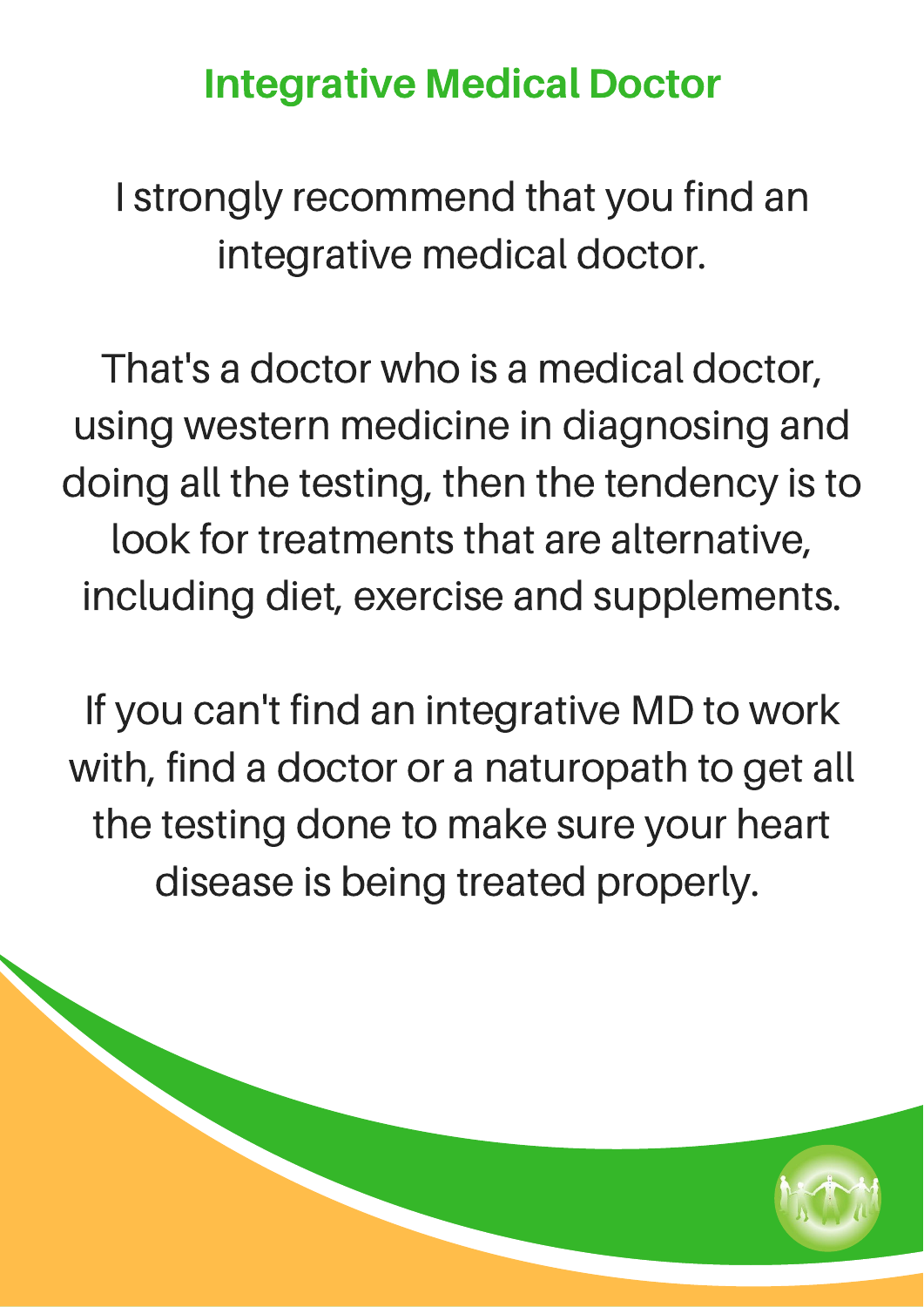#### Exercise

Exercise is really important. Sprinting is good. If you have blockages in your cardiovascular system you want to go really slow.

#### Sprinting

3 x 30 second sprints is optimal, 3 times a week to strengthen the heart and lungs. You don't want to start off doing this. Start by doing 3 seconds and work-up slowly over a period of weeks and months. You can build up even with cardiovascular disease. It will strengthen you and improve the circulation of the blood in and out of the heart, which is what you want.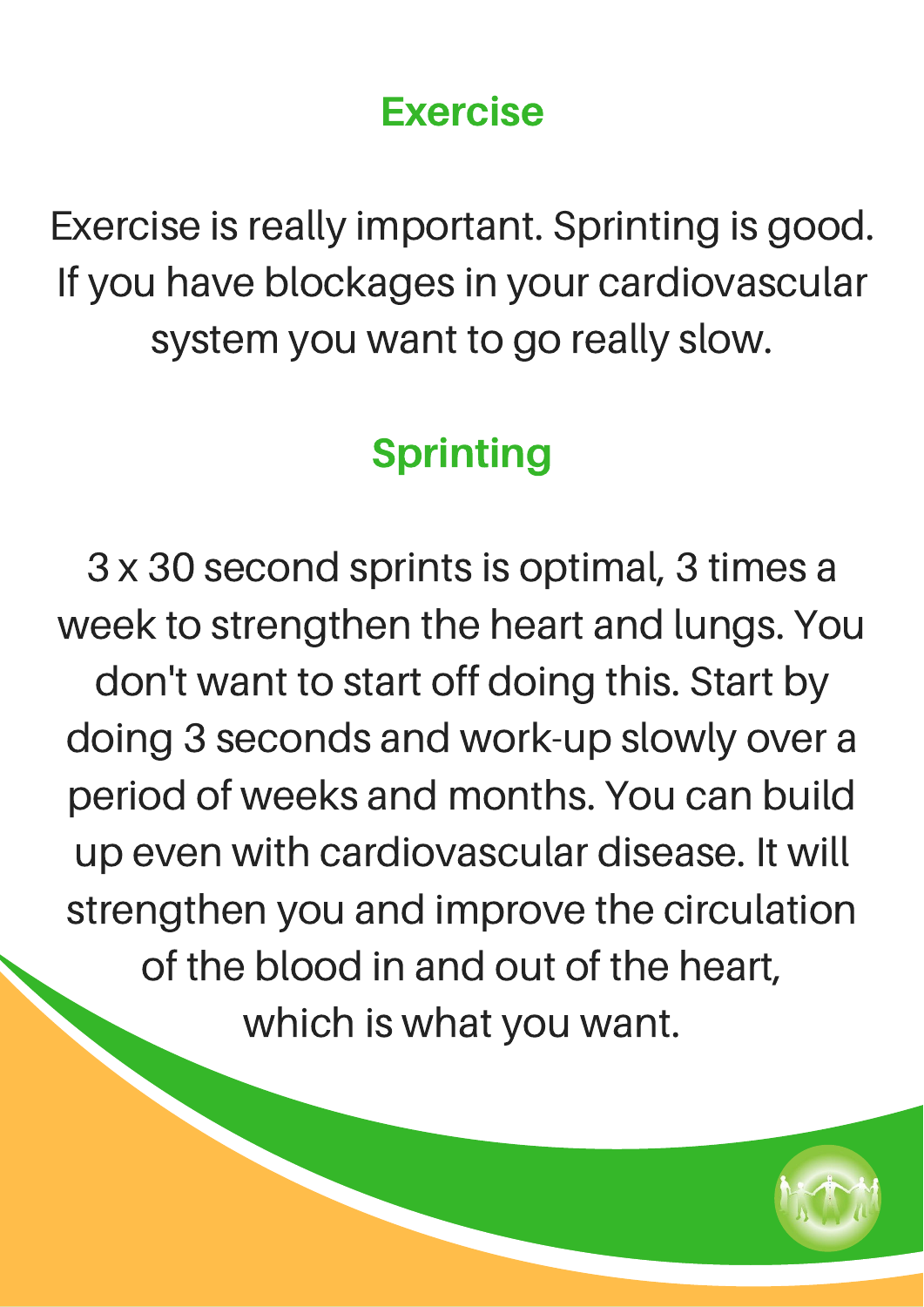#### Find An Alternative Therapist

It can really help to get an alternative therapist to work on some of the emotional issues that have been stuck in your body. There can be emotional or psychological causes. Many times heart disease has a psychological cause, it's psychosomatic.

There can be stress, PTSD, emotional trauma from the past, fear, anger and any negative emotion. If there's someone in your environment who's been invalidating you in some way, in the workplace or at home, it can dramatically increase heart disease. So don't overlook the psychological causes and stress because it is really important.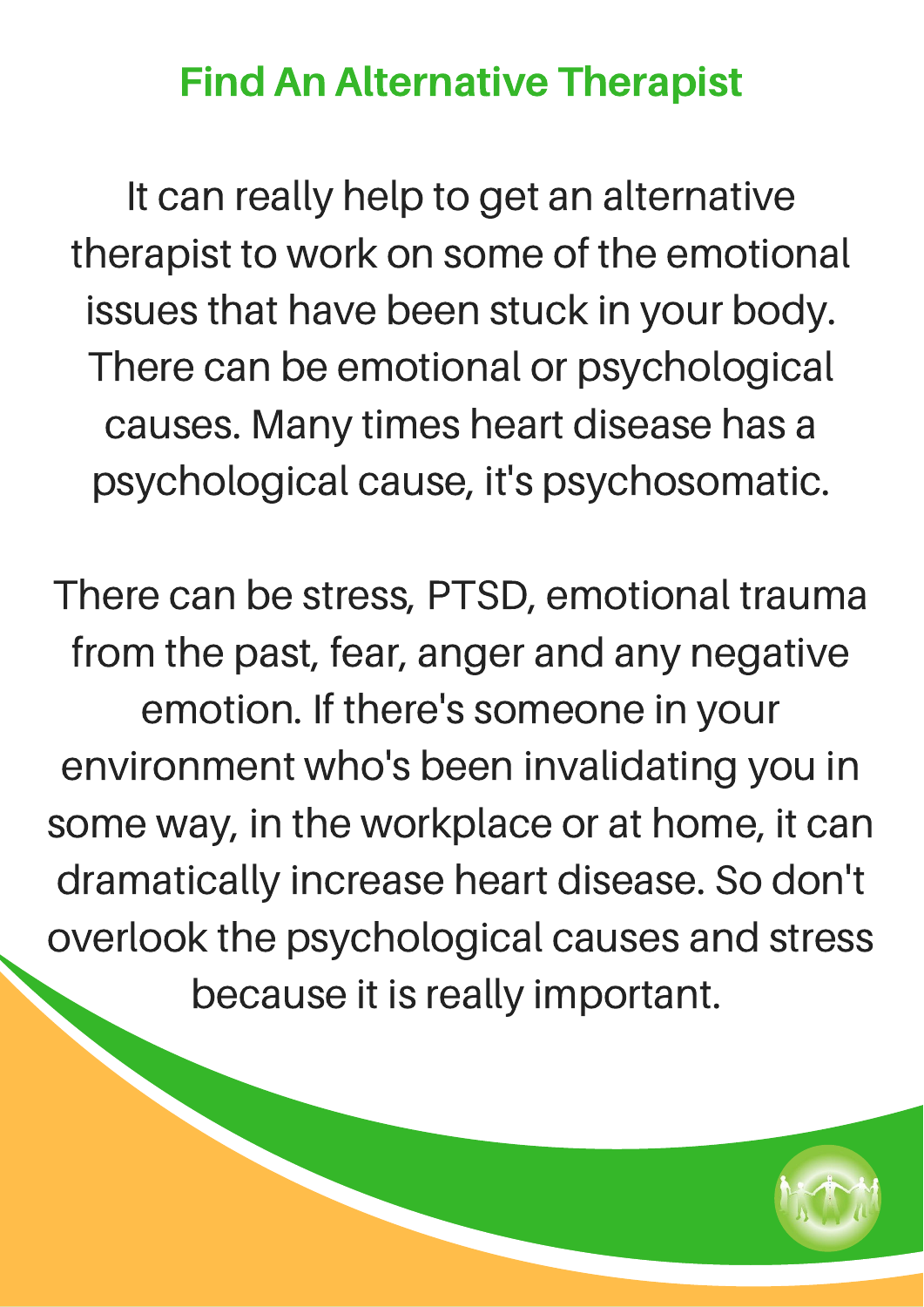#### **Meditation**

#### Meditation is a huge factor to calm your body too.

#### **Supplements**

Take organic Omega 3 fish oils. Take good quality vitamin C. Take niacin if you can tolerate the flushing of your skin. You can take up to 1500 milligrams, which is 500 milligrams 3 times a day. It really opens up and you will see a massive difference in naturally treating heart disease and cardiovascular disease. Bicarbonate of soda is good. Take one teaspoon twice a day in water to alkalise your body.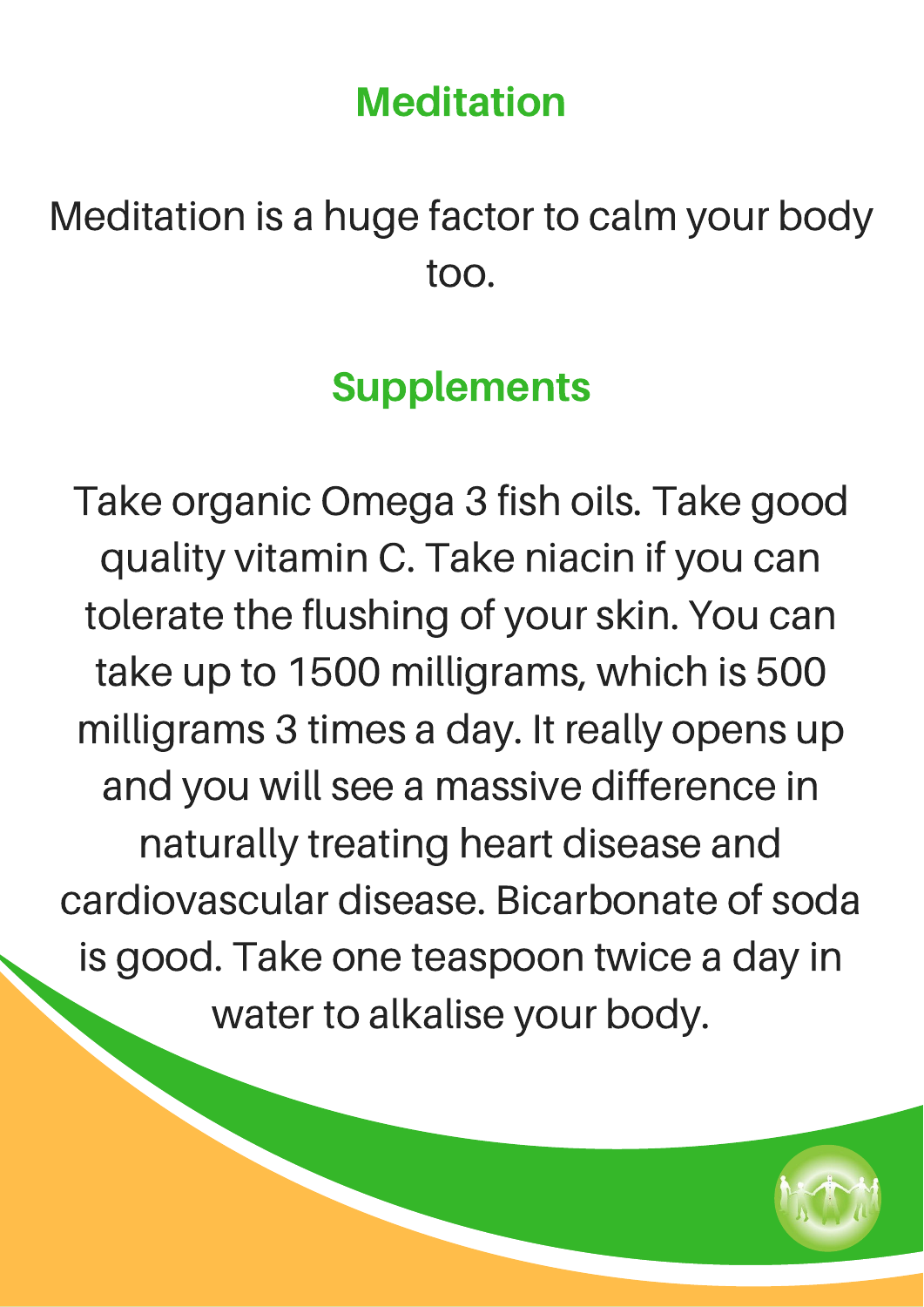#### Diet

Don't eat fried foods. Avoid sugar, alcohol and gluten. I know it sounds boring, but your life is too precious to be dealing with heart disease. It is very debilitating and you don't need that.

#### Coherence 123

We also recommend learning Coherence 123. You can access this at Global Healing Exchange. It really stimulates the circulation of the blood flow throughout the body. You can use the EFT (tapping) and Psych K, which is psychology kinesiology integrating left and right hemispheres of the body and the brain.